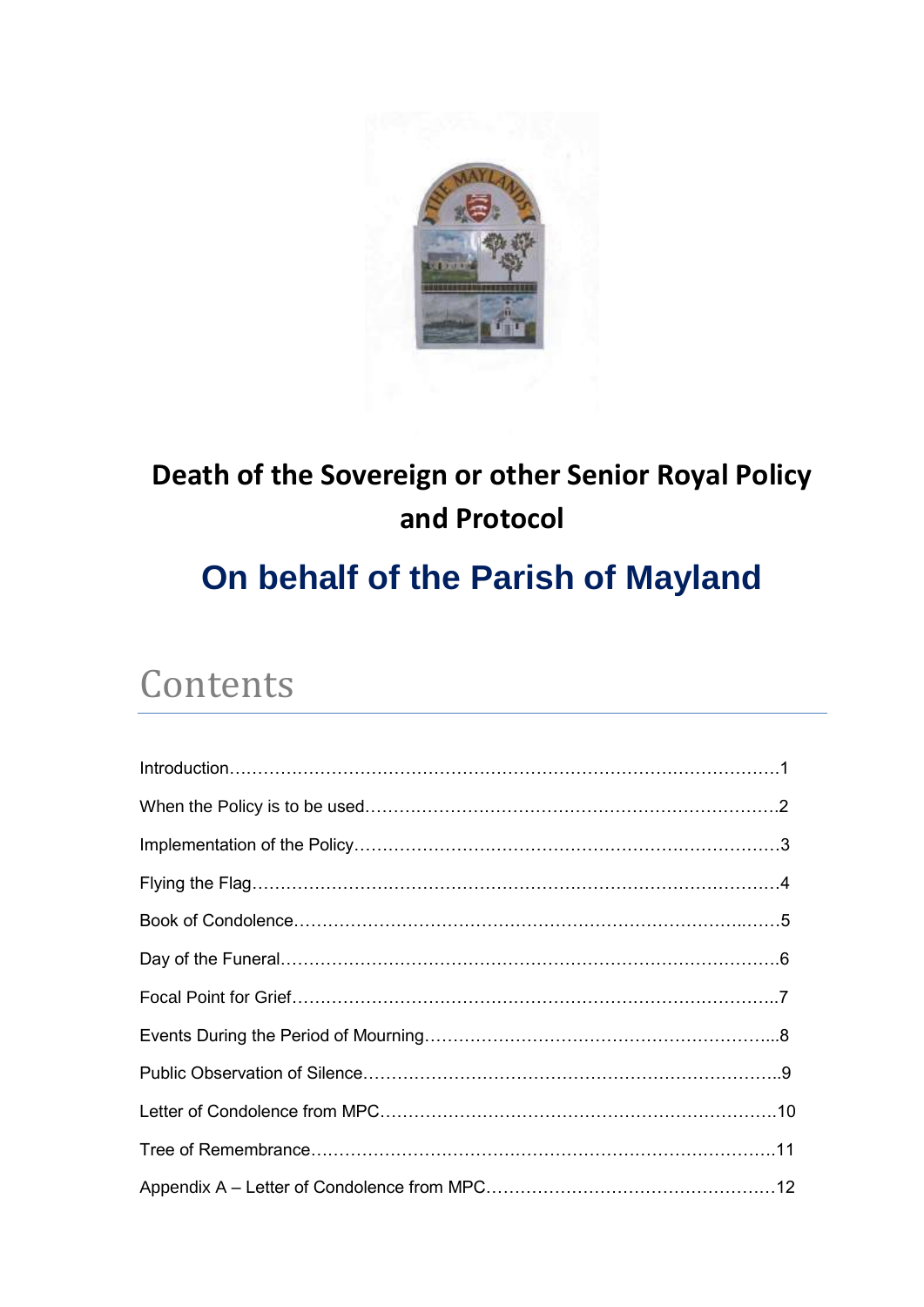# **1. INTRODUCTION**

Mayland Parish Council recognises that a formal procedure is requied to manage the occurrence of the death of a senior royal.

Guidance has been made available from the National Association of Civic Officers (May 2019) for the procedure to follow upon the death of the Sovereign and other senior members of the Royal Family.

Plans to mark the death of the Sovereign or senior member of the Royal Family must only be implemented after a formal announcement has been made by the Royal Household or Downing Street.

This procedure should be implemented by the Clerk or in her absence, the Chairman.

In the event of a death, this policy and procedure will be placed on notice boards in the village.

### **2. WHEN THE POLICY IS TO BE USED**

This Policy should be used in the event in the death of:

**HM The Queen** HRH the Prince of Wales HRH the Duchess of Cornwall HRH the Duke of Cambridge HRH the Duchess of Cambridge

### **3. IMPLEMENTATION OF THE POLICY**

Mayland's mourning protocol will be implemented on the formal announcement by Buckingham Palace/Downing Street of the death of any one of those persons named in section 2.

Implementation will be authorised by the Clerk or in her absence, the Chairman.

# **4. FLYING THE FLAG**

Once a formal announcement has been received, Union flags will be immediately flown at half-mast at the Memorial Park.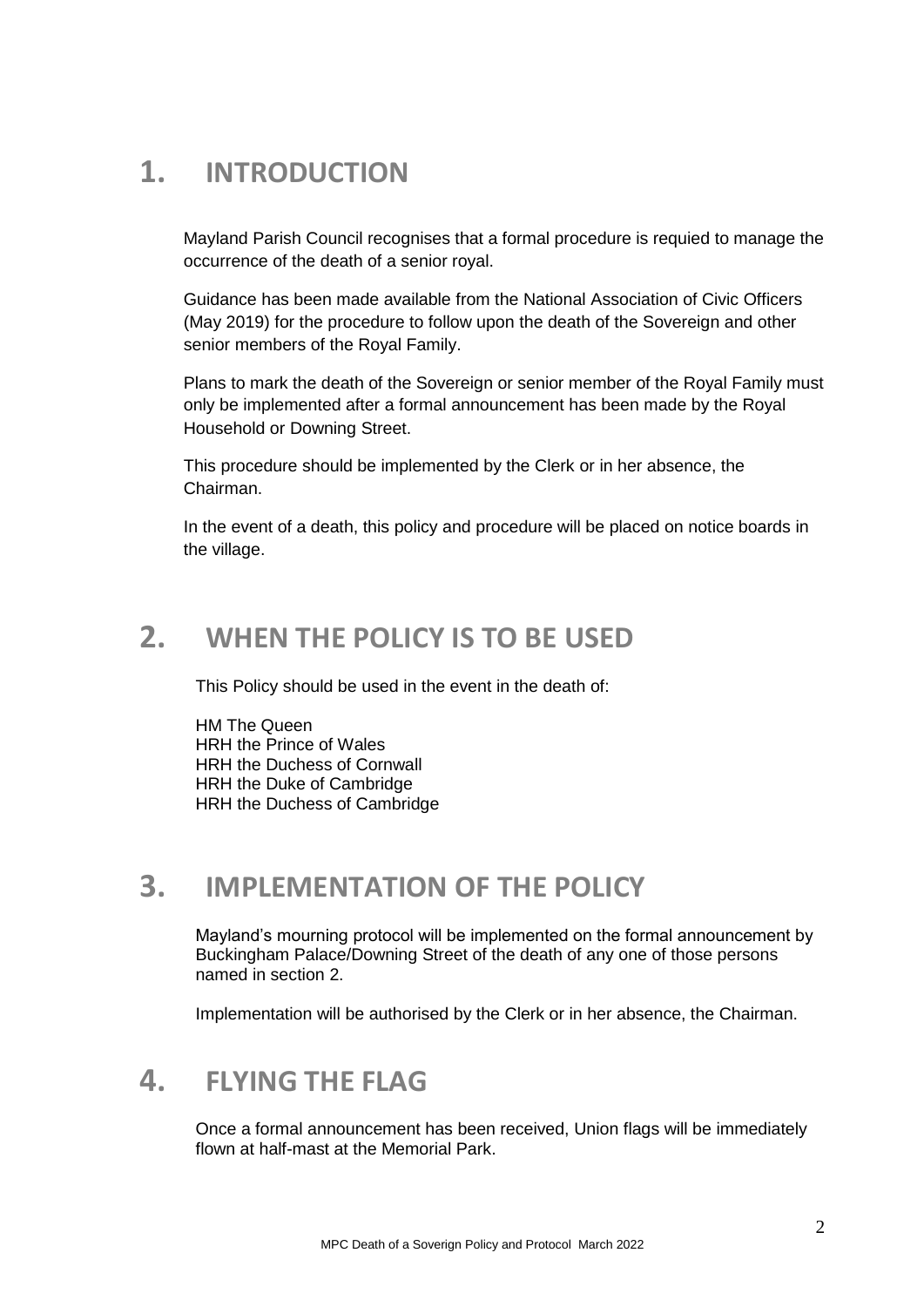If the death falls on St George's Day or the period of mourning includes St George's Day, the flag should be replaced by the Union Flag at half-mast.

#### **Flying the Flag on Proclamation Day (D+1) following the death of the Sovereign**

On Proclamation Day (D+1) (the day following the death of the Sovereign when the new Sovereign is proclaimed) flags will at 11.00 hours be raised to full mast and flown through the day at full mast.

On the day following Proclamation Day (D+2) the flag will be returned to half-mast at 13.00 hours.

If the death occurs late in the day arrangements for the ceremonial matters on  $D +$ 1, may not be put in place swiftly enough and so timings may change. Guidance will be given by Buckingham Palace/Downing Street.

#### **Flying the Flag on Subsequent Days**

Following the death of the Sovereign or other members of the Royal Family identified under section 2, the flag will continue to fly at half-mast until 0800 hours on the morning following the funeral.

## **5. BOOK OF CONDOLENCE**

A Book of Condolence will be opened on the first working day following the announcement of the death of the Sovereign, HRH the Prince of Wales or HRH the Duchess of Cornwall.

It will be available at the St Barnabus Family Centre, Imperial Avenue, Mayland

#### **6. DAY OF THE FUNERAL**

The funeral of the Sovereign will take place 10 days after the day of death (unless this would mean it would fall on a Sunday in which case it will then be  $D + 11$ ) Other events which may also mean that the date of the funeral will change e.g. if it would clash with Christmas, Easter or Remembrance Day.

### **7. FOCAL POINT FOR GRIEF**

Upon the death of a member of the Royal Family, members of the public may wish to visit the Memorial Garden as a focal point for grief. This will allow the laying of flowers and other tributes as well as for reflection and remembrance.

Tributes will be carefully removed within one week after the state funeral. On removal the tributes will be composted. Other tributes will be disposed of sensitively and appropriately.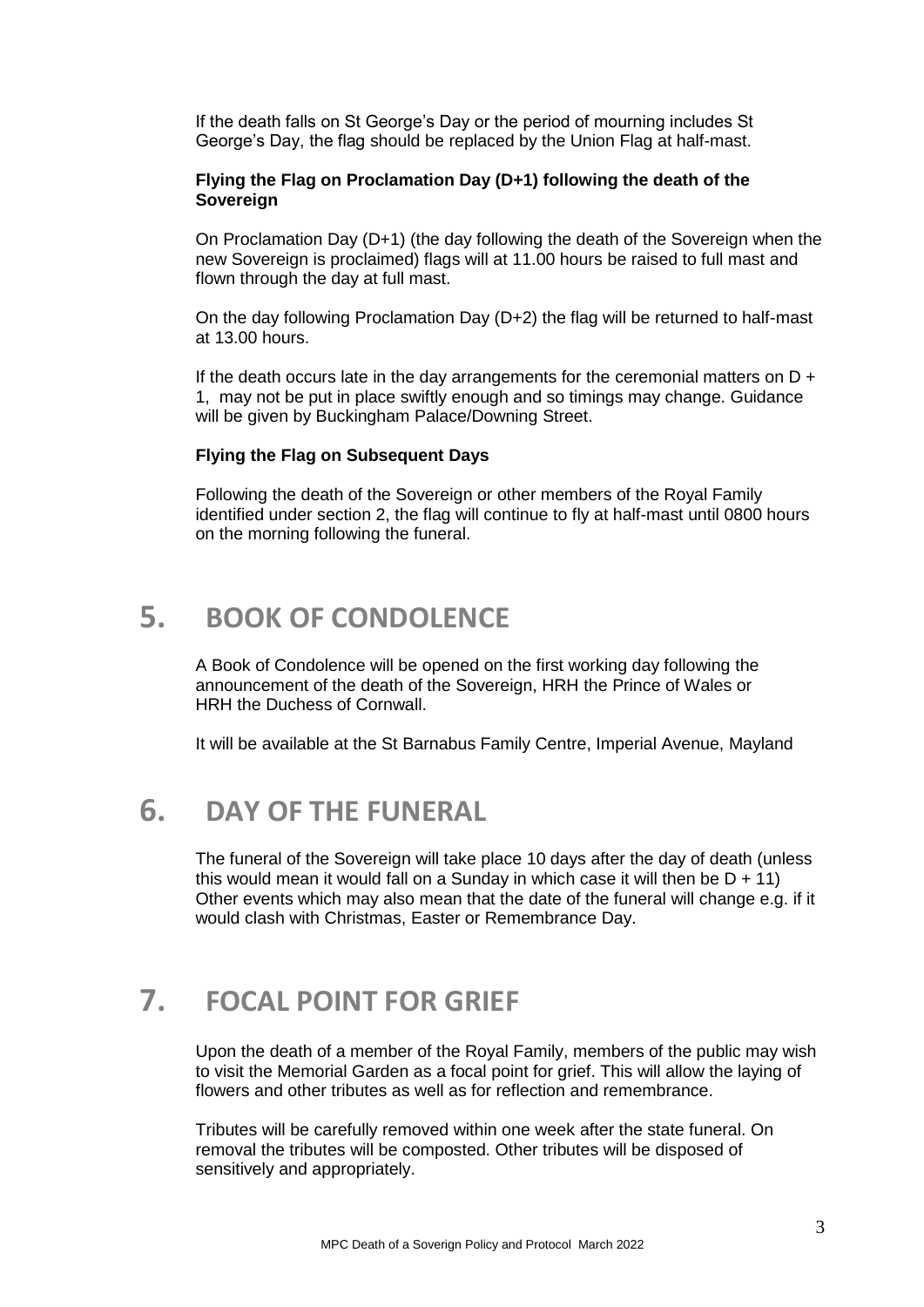## **8. EVENTS DURING THE PERIOD OF MOURNING**

Councillors will be informed in advance that a Parish Council meeting held during the mourning period will commence with a 2 minute silence.

#### **9. PUBLIC OBSERVATION OF SILENCE**

For other senior members of the Royal Family, the funeral will take place eight days after the day of death.

When the death of a senior member of the Royal Family is to be marked by a twominute Silence, an announcement will be made by Buckingham Palace.

## **10. LETTER OF CONDOLENCE FROM MPC**

As soon as practical, a letter of condolence will be finalised for signature by the Chairman. See Appendix A.

#### **11. TREE OF REMEMBRANCE**

Mayland Parish Council will plant a suitable tree in remembrance of the Sovereign. The type of tree and its location will be determined at the time.

# **12. APPENDIX X – LETTER OF CONDOLENCE FROM MPC**